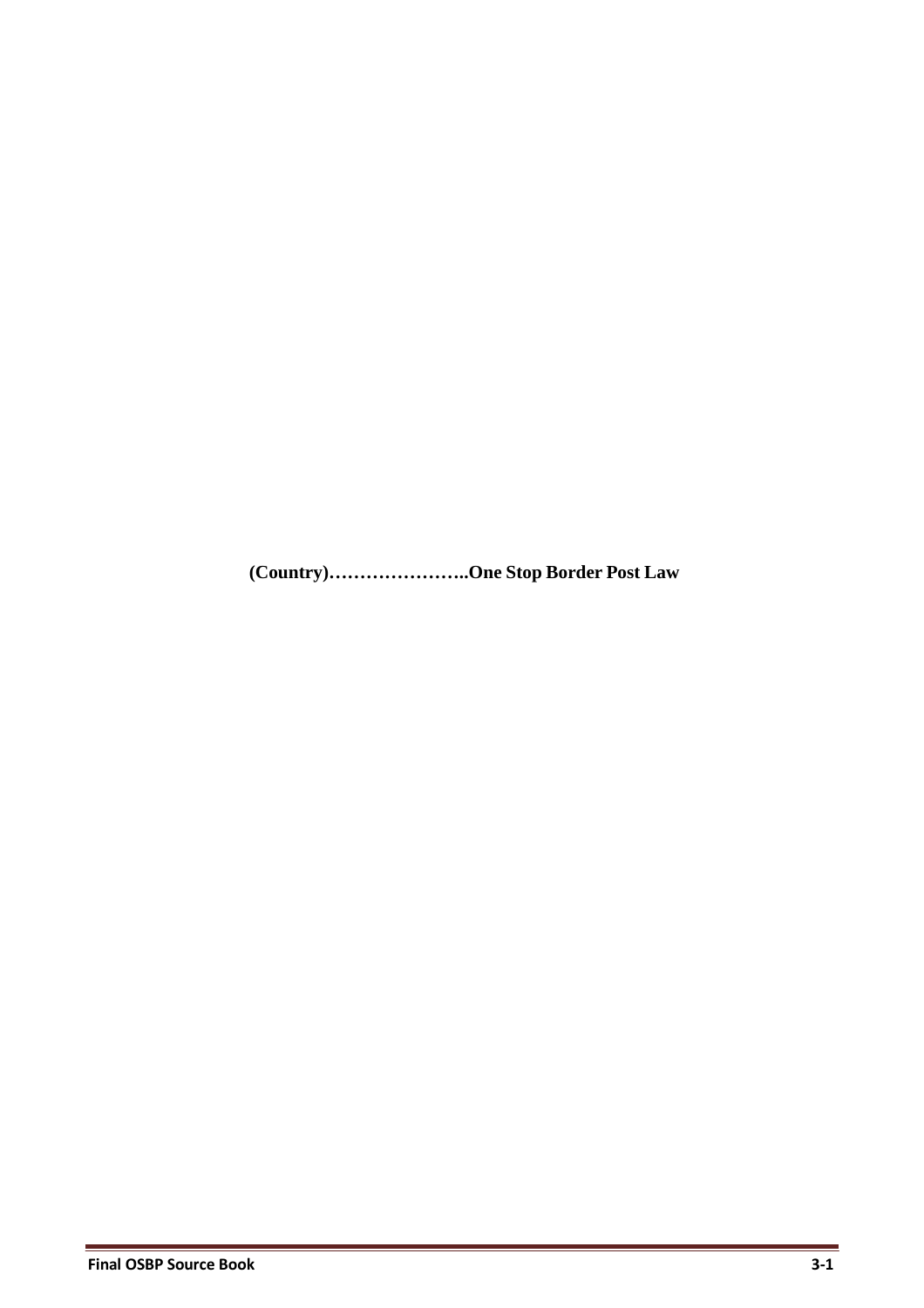# **ACT**

To provide for the conclusion of one or more agreements with one or more adjoining States on the establishment and implementation of one-stop border posts and to give effect to certain provisions of the agreements; to authorise pursuant to such agreements extra-territorial application of the laws of (**country…………..)** in one or more adjoining States and to enable the laws of one or more adjoining States to have similar effect inside **(country)………..;** and to provide for matters connected with or incidental to the foregoing.

ENACTED by the President and the Parliament of **(country)…………….**

**1 Short title** 

This Act may be cited as the One-Stop Border Posts Control Act .

## **2 Interpretatio**

**n**

In this Act—

"agreement" means an agreement concluded in terms of section 3;

"adjoining State" means the Republic of Swaziland, the Republic of Mozambique, the Republic of South Africa ,the Republic of Zambia, The United Republic of Tanzania, The Republic of Malawi, The Republic of Zimbabwe.

"control zone" means that part of the territory of one of the parties within which officials of either party are empowered to effect border controls, and includes the exclusive use area;

"exclusive use area" means that area of the control zone dedicated for the exclusive use of one of the

parties; "Minister" means (minister in charge of implementing the

A c t ) … … … … … … . . or any other Minister to whom the President may from time to time

assign the Administration of this Act;

"official" means a person responsible for exercising border controls on behalf of any party, and includes a police officer;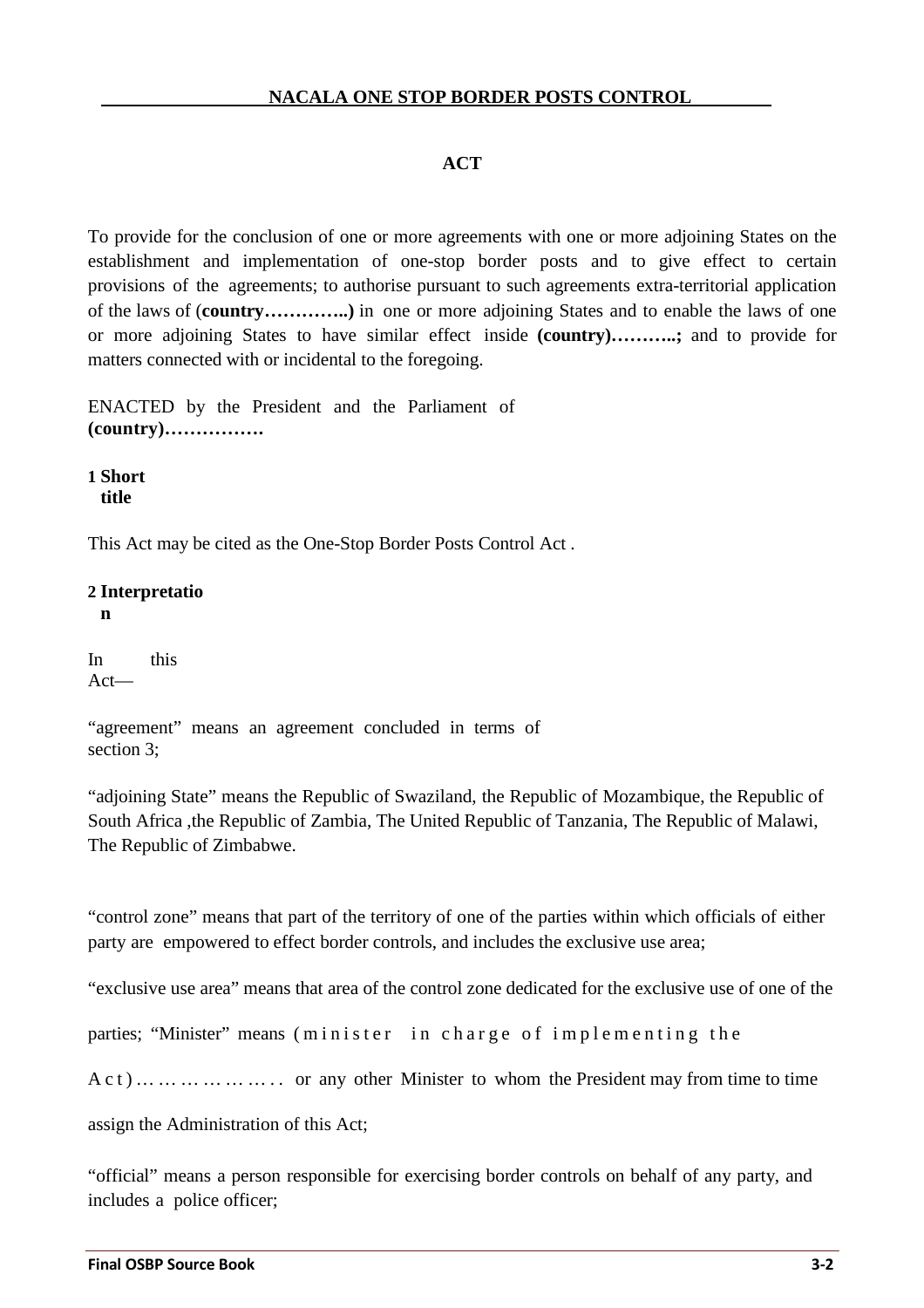"one-stop border post" means a border post established under an agreement, and includes the

control zone; "party" means a party to an agreement;

"relevant legislation", in relation to—

(a) the Republic of **(country)……………,** means the laws listed in the Schedule; (b) any party to an agreement other than (**country)……………..,** means the laws listed in the agreement or in terms of any law of that party which corresponds to this Act.

### **3 Agreements with one or more adjoining Sates**

(1) The President may conclude one or more agreements with one or more adjoining States establishing one or more one-stop border posts, that is to say, agreements allowing—

(a) border controls to be undertaken on behalf of **(country)……………..**and on behalf of one or more adjoining States at a place located—

(i) in the territory of (country)…………….; or

(ii) within the territory of one or more adjoining States;

and

(b) officials of **(country)……………**and officials of one or more adjoining States to exercise border controls in accordance with the relevant legislation of (**country)…………..**and of the other adjoining State or States at that border post, including, for the avoidance of doubt, the exercise of any powers of arrest, search, seizure and detention of persons and things.

(2) Every agreement shall come into effect on the date—

(a) the President publishes a statutory instrument in the Gazette incorporating the agreement; or

(b) the other party or parties to the agreement, as the case may be, domesticate the agreement in

accordance with their laws;

whichever is the later date.

#### **4 Extra-territorial application of relevant legislation**

(1) For the purpose of enabling officials of **(country)……………..**and those of any adjoining State which is a party to an agreement to carry out border controls at a one-stop border post, the relevant legislation of(**country)…………….** and that of the adjoining State or States shall apply extraterritorially.

(2) For the avoidance of doubt it is declared that a citizen or resident of (**country)………………**may be arrested and detained in the control zone of an adjoining State which is a party to an agreement for any violations of the relevant legislation of **(country)……………..,** for the purpose of transferring him or her to **(country)…………….**

### **5 Application of criminal law**

(1) Any act or omission—

(a) by a citizen or resident of **(country)** ………….which occurs at a one-stop border post in an adjoining State; and

(b) that is an act or omission which, if it had occurred within the territory of(**country)…………..,** would have constituted an offence against the laws of**(country)……………;**

shall be regarded as if it had occurred in(**Country)……………..**

(2) For the purpose of determining which court has jurisdiction to try an offence referred to in subsection (1), the offence shall be deemed to have been committed within the area of jurisdiction of the court nearest to the place where the act or omission constituting the offence occurred.